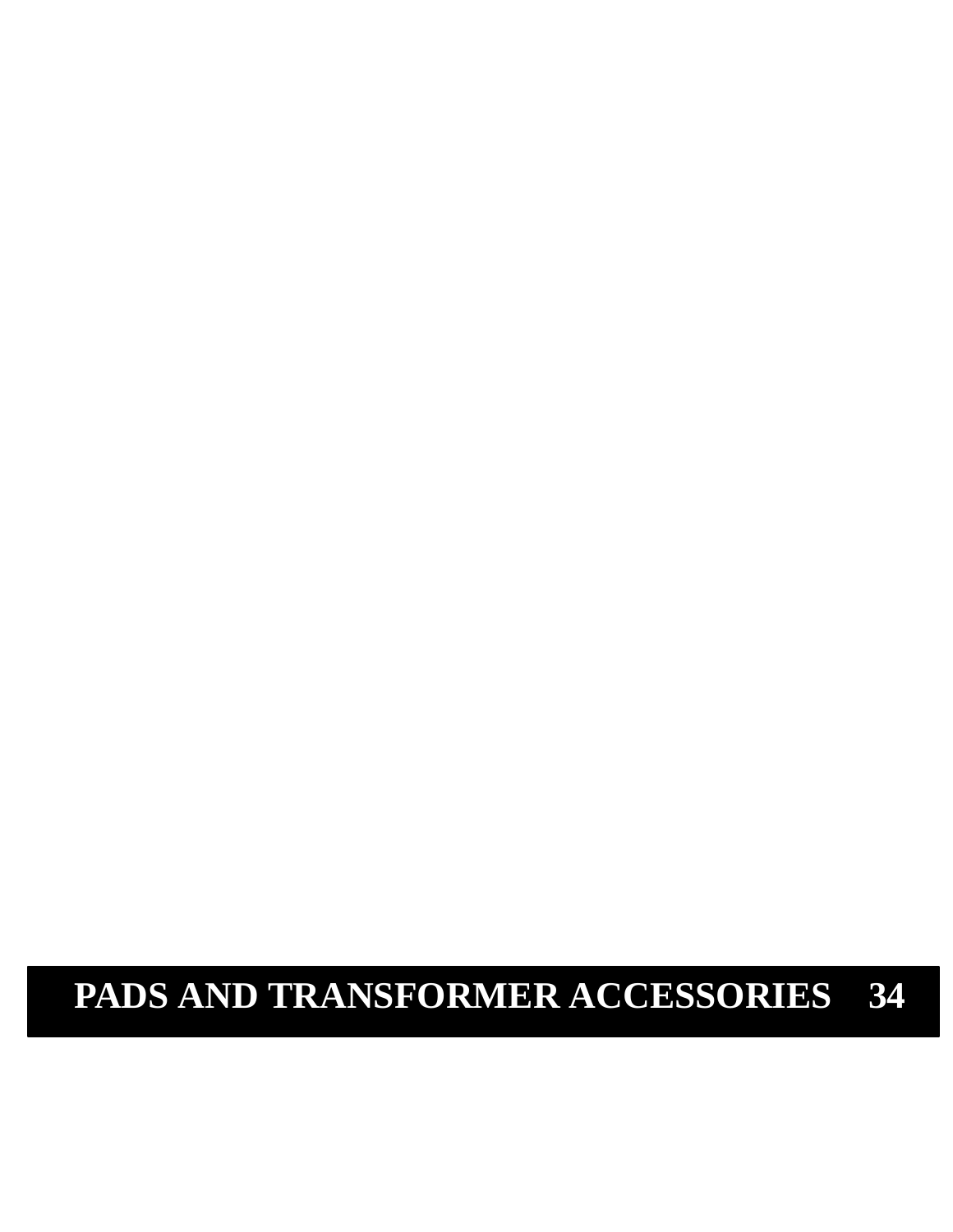Table of Contents

**34 00 00 01**



| THREE PHASE TRANSFORMER PADS WITH COMPOSITE BOX VAULT - 5kV, 15kV  34 21 04 05          |  |  |
|-----------------------------------------------------------------------------------------|--|--|
|                                                                                         |  |  |
| RETAINING WALL SET FOR SINGLE PHASE PADMOUNT TRANSFORMERS - 5kV, 15kV, 35kV 34 21 06 ** |  |  |
| BUMPER POST - POWER INSTALLED - FOR PADMOUNT EQUIPMENT PROTECTION34 22 01 00            |  |  |

 $\mathbf{N}$ 

*Ameren*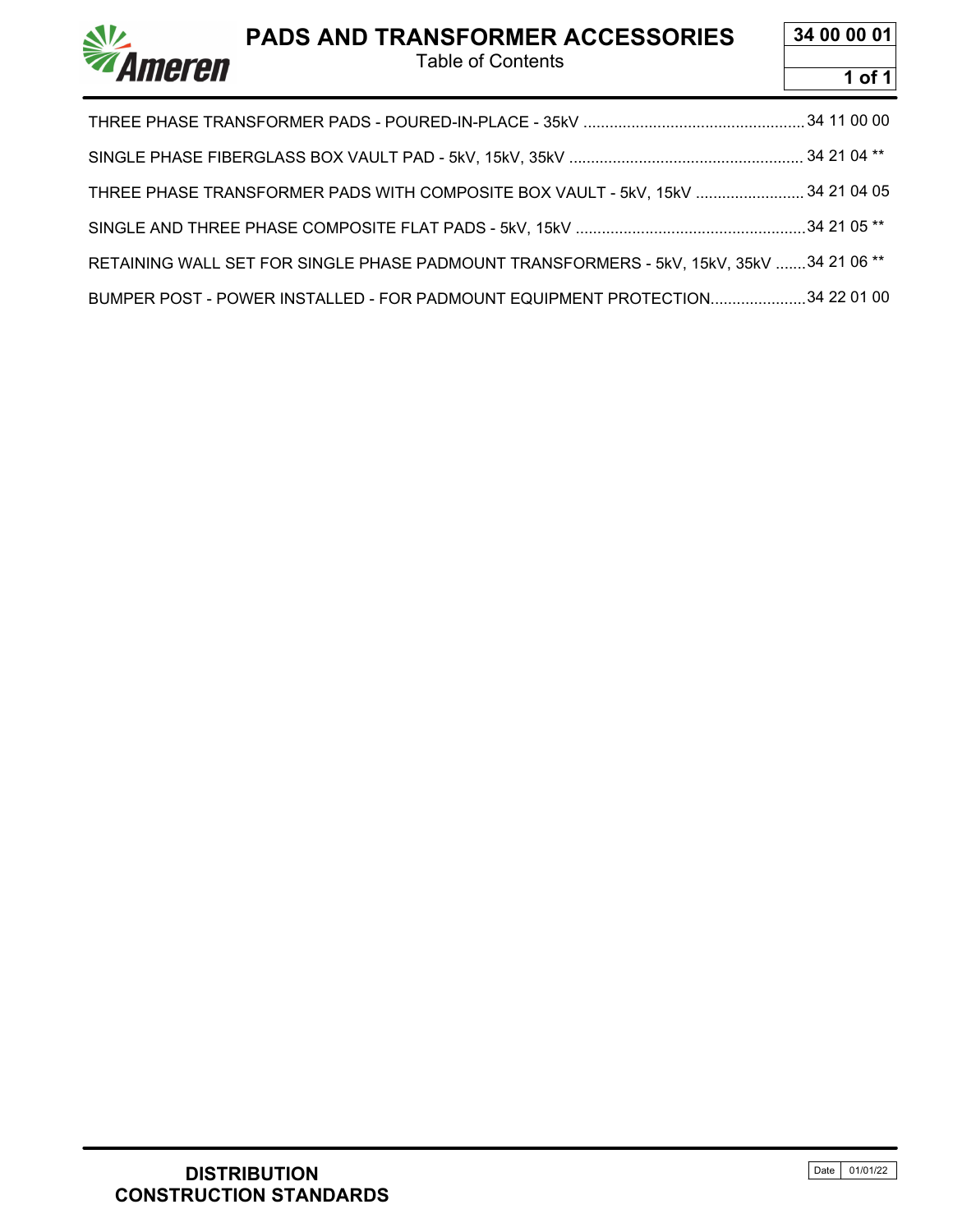

#### Three Phase Transformer Pads Poured-In-Place

**34 11 00 00 35kV**

**1 of 3**



| Table 1 - Radial-Feed Pad Reinforcing Schedule |          |      |        |
|------------------------------------------------|----------|------|--------|
| Rebar                                          | NO Req'd | Size | Length |
| $R-1$                                          | 22       | #4   | 114"   |
| $R-2$                                          | 13       | #4   | 84"    |

Radial-Feed Pad 1500 kVA Thru 3000 kVA

| <b>REV</b> | DATE     | ENG | <b>DESCRIPTION</b>         |
|------------|----------|-----|----------------------------|
|            | 01/01/22 |     | DG Converted to new format |
|            |          |     |                            |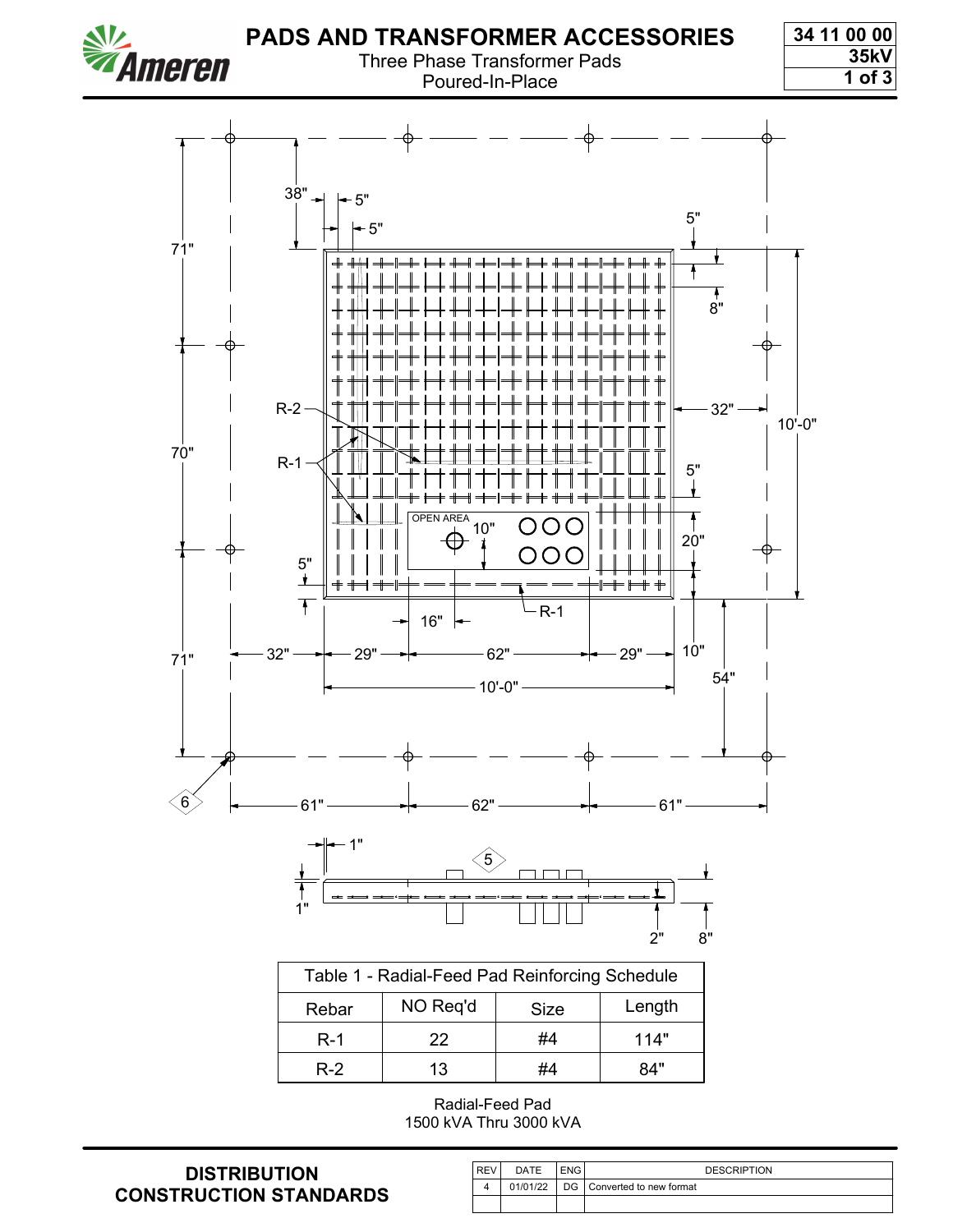

500 kVA THRU 2500 kVA

| <b>REV</b> | DATE     | ENG I | <b>DESCRIPTION</b>           |
|------------|----------|-------|------------------------------|
|            | 01/01/22 |       | DG   Converted to new format |
|            |          |       |                              |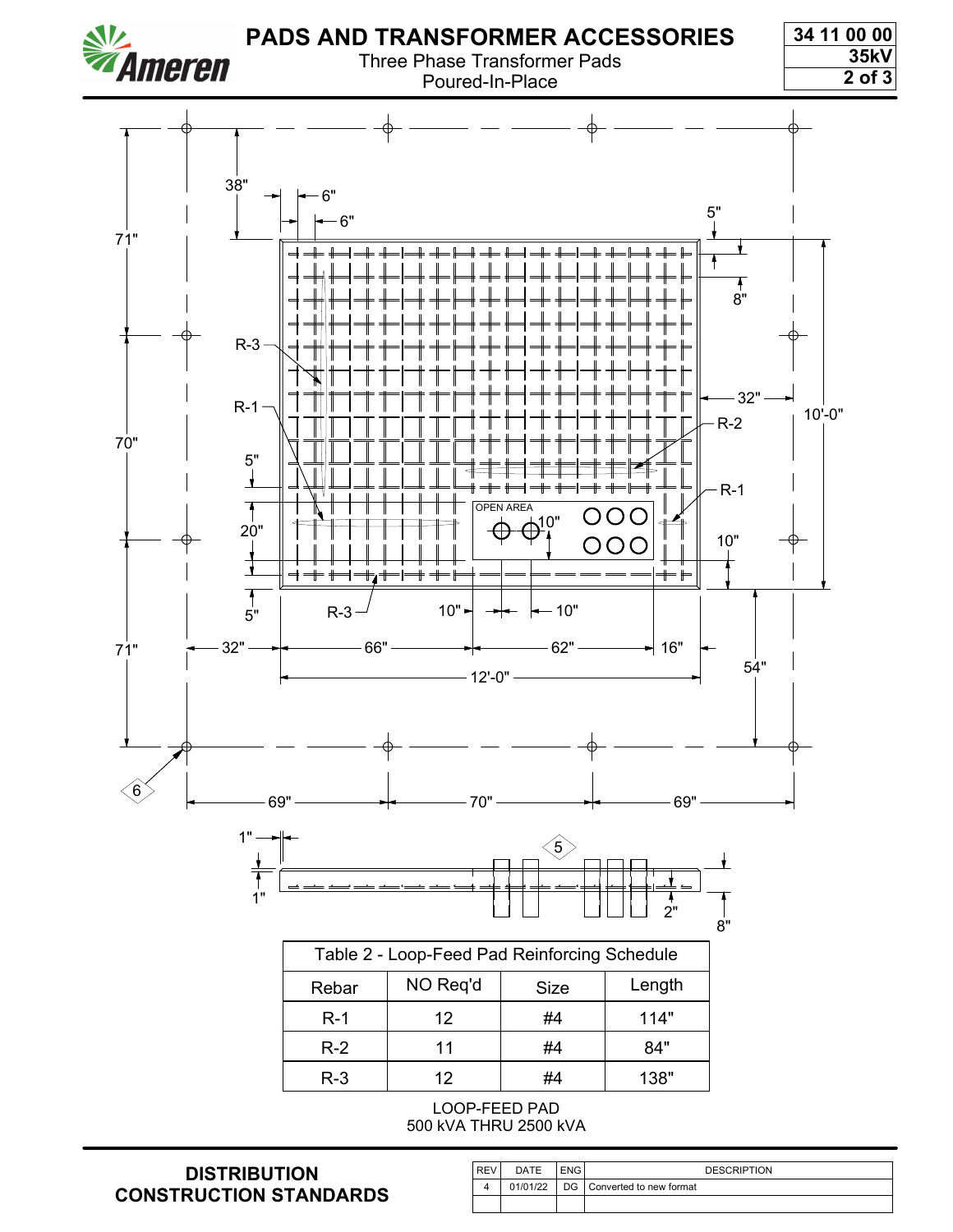

- 1. Concrete mix shall be either Type I or Type III portland. Mix concrete in accordance with ASTM C94. Water shall be clear and drinkable. Ultimate strength at 28 days shall be 4,000 psi, 6 sacks minimum of cement per cubic yard. Maximum slump 4". Water to cement ratio shall not exceed 5.0 by weight, including free moisture on aggregate. Aggregate shall be white limestone rock, maximum size 3/4". Use air entraining admixture (3% to 6% air by volume.) **The use of calcium chloride is prohibited.**
- 2. All concrete shall be well vibrated, dense and smooth. No honeycombs, fins or cold joints shall be present. Placement and vibration of concrete shall not disturb the reinforcement.
- 3. Reinforcement shall consist of #4 reinforcing bars meeting the requirements of ASTM A615, minimum grade 40. All reinforcing bars shall be tied to prevent displacement during concrete placement.
- 4. Dimensions shall be in accordance with the drawings shown in this standard. The top surface shall be true and free of mounds or depressions. A four foot level shall be placed at any location on the top surface and at no location may a #14 (American Wire Gauge) bare wire fit between the level and the surface. The finished pad shall be free of voids and crumbling edges. No protrusion or flashing shall exceed 1/4" in length from the finished surface. **Pads not conforming to any dimension or specification contained herein will not be accepted.**

5. Secondary conduits shall be symmetrically located within a 20" x 24" area. Primary conduit shall be positioned as shown.

6. All materials and labor for protective barrier posts shall be provided by the customer.

- a. Barrier posts on sides not accessible to vehicles may be omitted.
- b. Installation of barrier posts must be coordinated with the conduit installation to avoid mutual interference.
- c. Barrier posts to be 4" steel pipe, 8'-6" long, buried 56" deep.
- d. Drill holes for barrier posts with 8" auger.
- e. Fill the holes around the barrier posts with concrete to the top of grade.
- f. Fill the barrier posts with concrete.
- g. Paint barrier posts with yellow laquer.

| l REV | DATE | ENG | <b>DESCRIPTION</b>                      |
|-------|------|-----|-----------------------------------------|
|       |      |     | 01/01/22   DG   Converted to new format |
|       |      |     |                                         |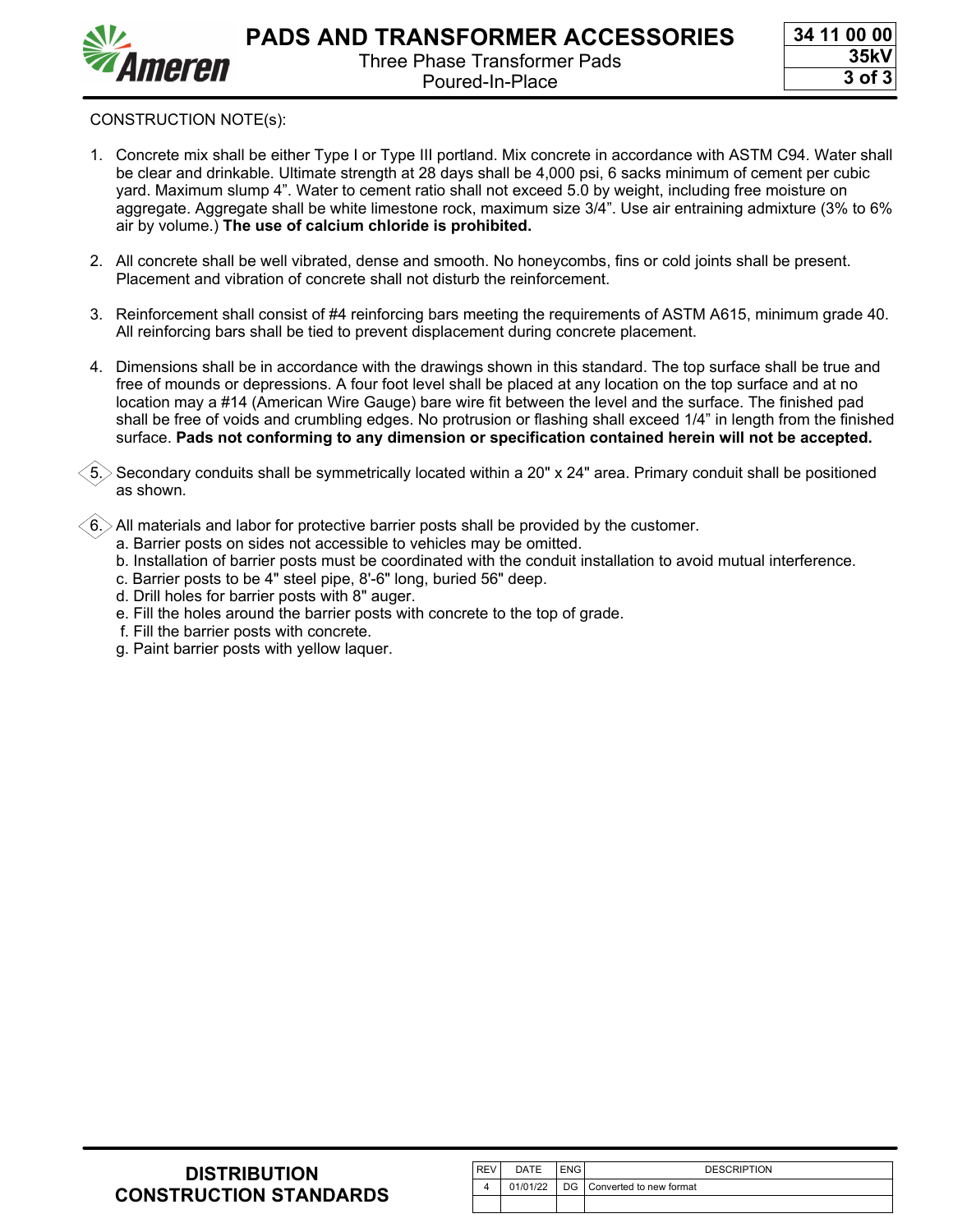

This transformer box vault (Stock #12 06 241) is for use with composite pad Stock #12 06 124 (or equivalent sized poured in place concrete pad) for the following applications:

1. If primary cable is larger than 1/0,

meren

- 2. If secondary output requirement from the transformer is greater than 2000 Amps:
	- A. Loop-feed 750 kVA and larger transformer at 208Y/120 Volts
	- B. Radial-feed 1500 kVA and larger transformer at 480Y/277 Volts



Top View

| <b>DISTRIBUTION</b>           |
|-------------------------------|
| <b>CONSTRUCTION STANDARDS</b> |

| <b>REV</b> | DATE | <b>ENG</b> | <b>DESCRIPTION</b>                  |
|------------|------|------------|-------------------------------------|
|            |      |            | 01/01/22 DG Converted to new format |
|            |      |            |                                     |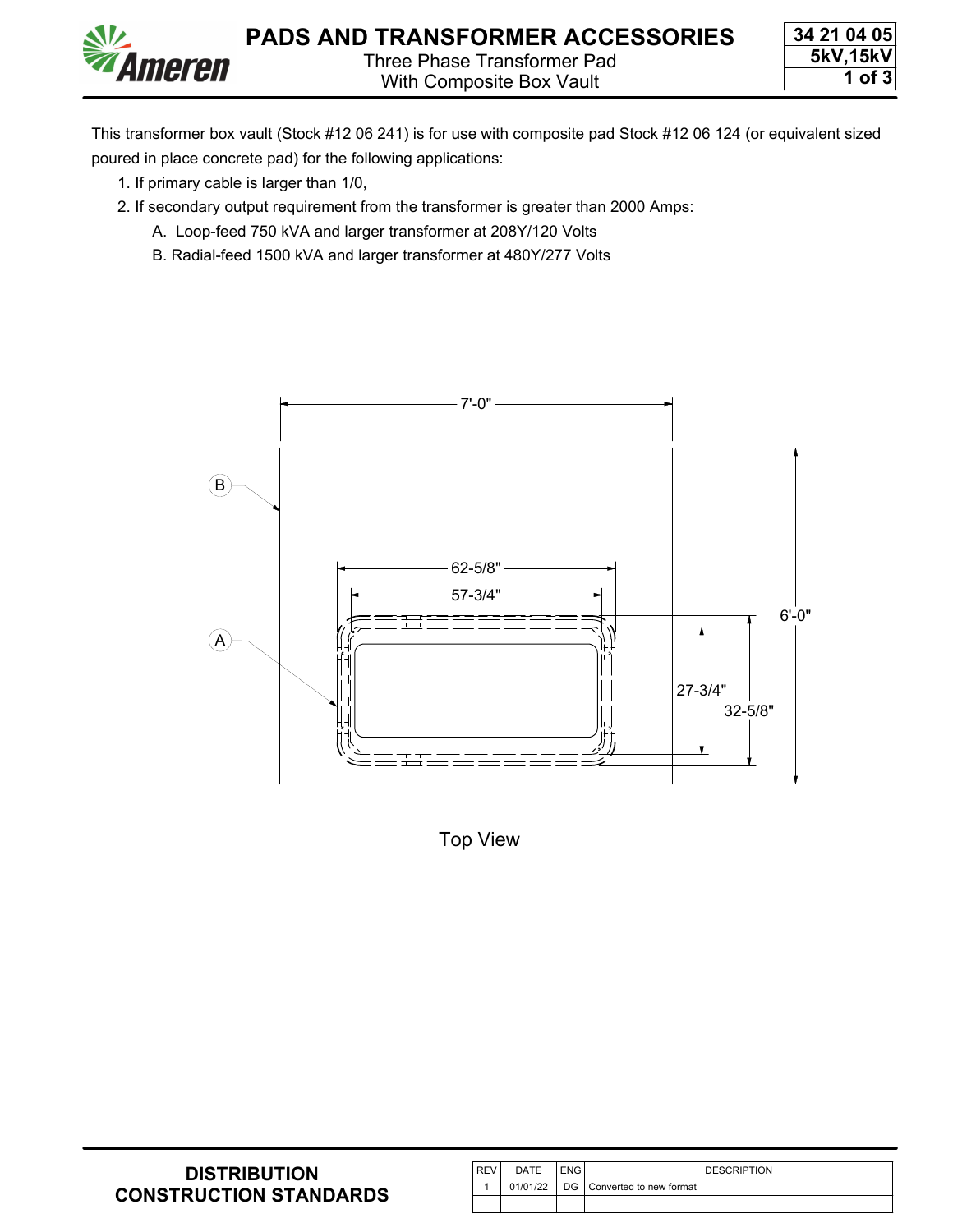

With Composite Box Vault

**34 21 04 05 5kV,15kV 2 of 3**







| <b>REV</b> | DATE | <b>ENG</b> | <b>DESCRIPTION</b>                  |
|------------|------|------------|-------------------------------------|
|            |      |            | 01/01/22 DG Converted to new format |
|            |      |            |                                     |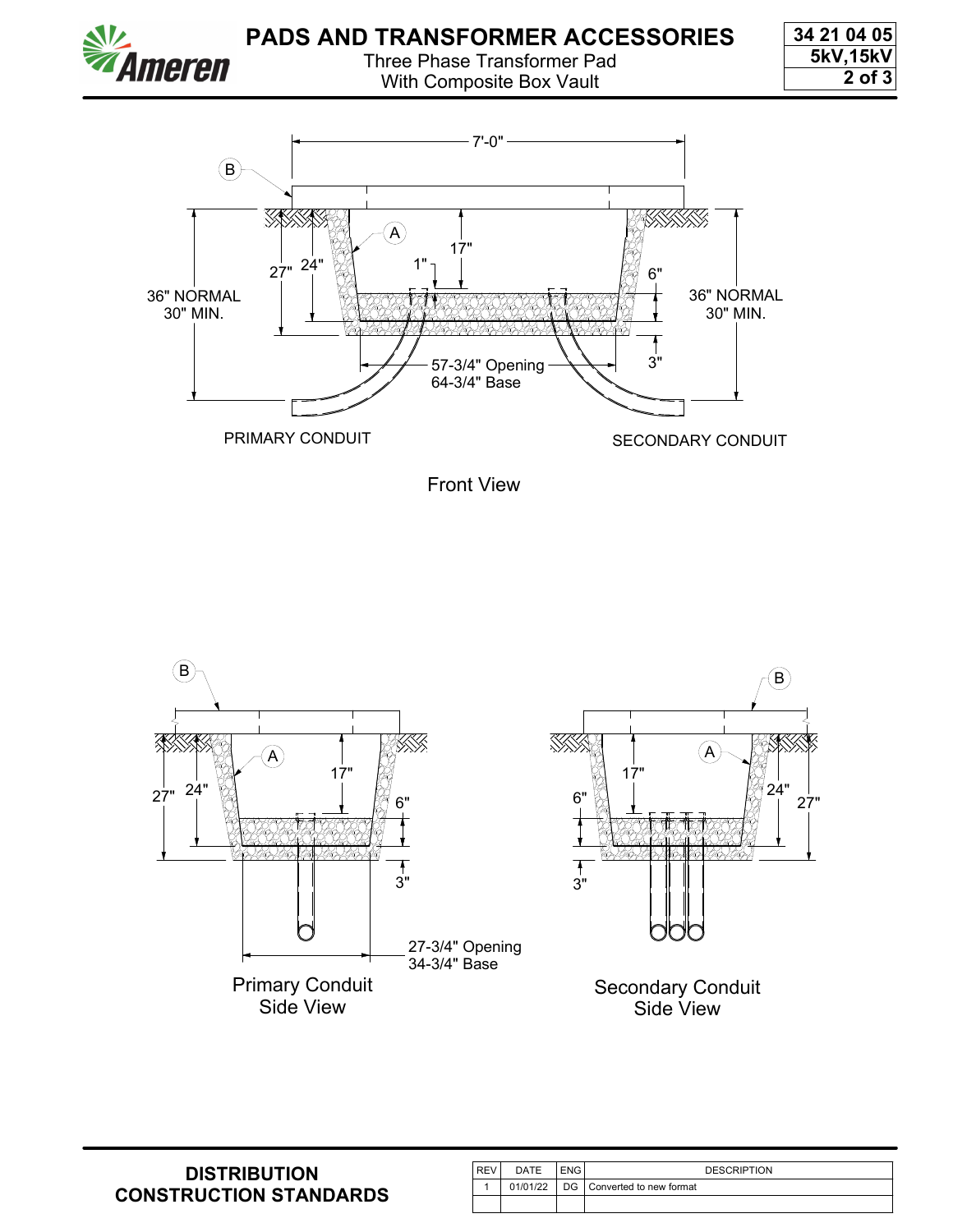



- 1. The areas of excavation that bear the box vault and the flat pad shall be tamped and leveled. Proper compaction prior to setting the box vault and the flat pad is important to prevent settling. See DCS **[34 21 05 \\*\\*](https://ameren.sharepoint.com/:b:/r/sites/DistributionStandards/Construction%20Standards/Standards%20Only/34%20Pads%20And%20Transformer%20Accessories/34%2021%2005.pdf?csf=1&web=1&e=RiJKdm)** for pad backfill requirements.
- 2. An initial depth of 27" shall be excavated for the box vault.
- 3. To install the 36" radius bends, an increase in the initial excavation depth is required. After the bends have been installed, crushed stone screenings shall be placed and tamped to the level shown in the drawings.
- 4. The primary and secondary conduits may enter the box vault from the sides (as shown in drawings), from the front, or from the back.
- 5. All conduits shall be rigid PVC Schedule 40 or approved PVC flexible conduit. If bends are cut off, apply a bell end coupling over the end of each conduit.
- 6. See DCS **[34 21 05 \\*\\*](https://ameren.sharepoint.com/:b:/r/sites/DistributionStandards/Construction%20Standards/Standards%20Only/34%20Pads%20And%20Transformer%20Accessories/34%2021%2005.pdf?csf=1&web=1&e=RiJKdm)**, sheet 4 of 4, for conduit layout in the primary and secondary compartment areas of the pad vault.
- 7. Stabilize the box vault over the conduits before backfilling so that there will be no shifting. To further stabilize the conduit bends, place additional screenings inside the pad vault and hand tamp in place. Conduit openings should be 17" below the load bearing surface (top) of the box vault. See drawings.
- 8. The opening of the flat pad should be centered over the box vault. Note that the box vault opening is 57-3/4" x 27-3/4" and the flat pad opening is slightly smaller at 52" x 20".
- 9. If pulling tension through the conduit elbows will exceed 400 lbs., restrain the bends as per DCS **[31 47 01 \\*\\*](https://ameren.sharepoint.com/:b:/r/sites/DistributionStandards/Construction%20Standards/Standards%20Only/30%20Structures/31%2047%2001.pdf?csf=1&web=1&e=TSnzLd)**.
- 10. Box vault cover Stock #12 06 245 can be used on this vault box to temporarily cover the opening. Note however, this cover cannot be installed or removed with the flat pad in place over the box vault.

| <b>ITEM</b> |                        | 34 21 04 **<br><b>STK / DCS #  DESCRIPTION</b> |  |
|-------------|------------------------|------------------------------------------------|--|
|             | ່ 12 06 241            | TBox Vault - Composite 60" x 30" x 24"         |  |
| B           | 12 06 124 <sup>'</sup> | Pad - Transformer, Composite 3 Phase 84" x 72" |  |

| <b>DISTRIBUTION</b>           |
|-------------------------------|
| <b>CONSTRUCTION STANDARDS</b> |

| <b>REV</b> | <b>DATE</b> | <b>ENG</b> | <b>DESCRIPTION</b>                  |
|------------|-------------|------------|-------------------------------------|
|            |             |            | 01/01/22 DG Converted to new format |
|            |             |            |                                     |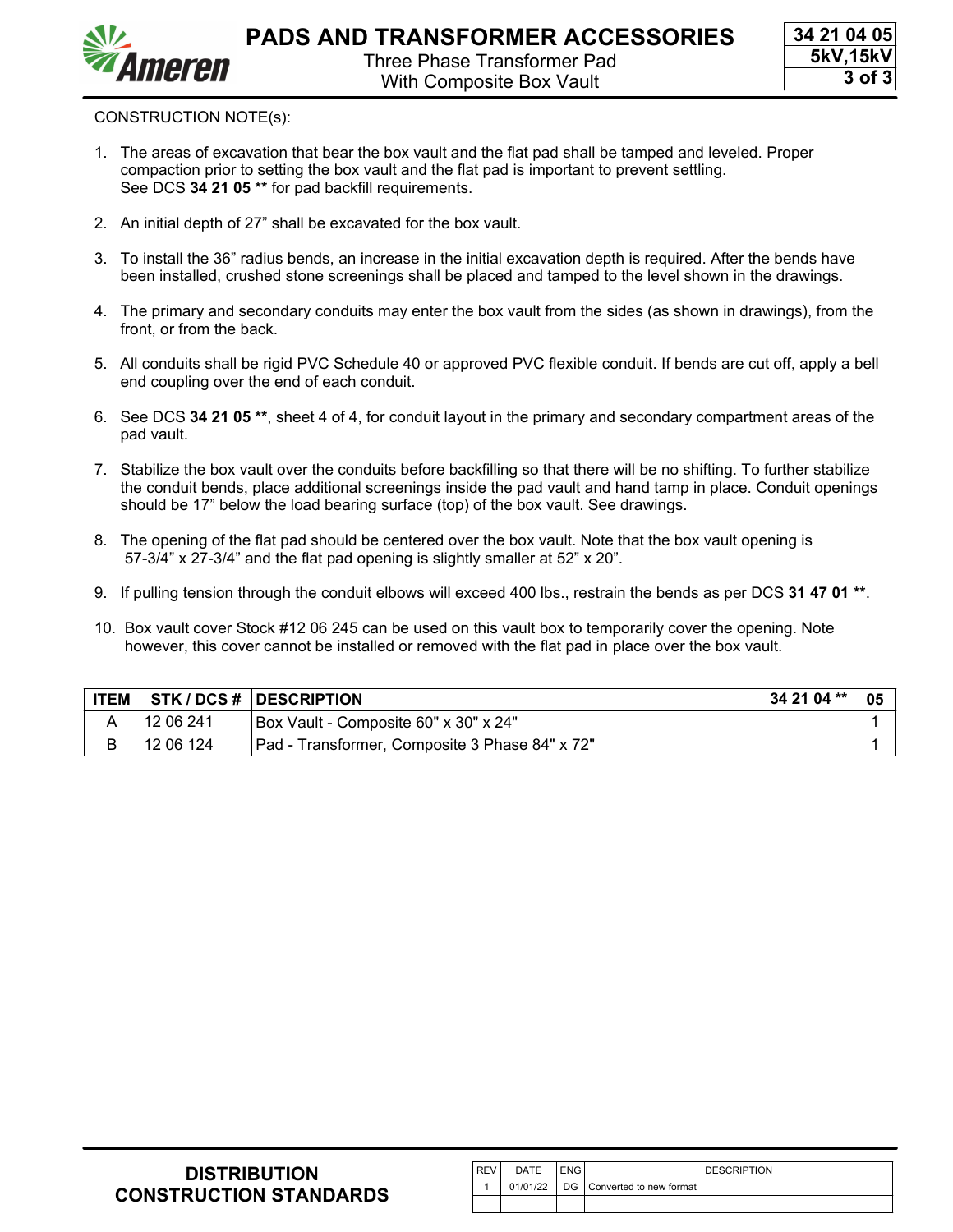

Single Phase Fiberglass Box Vault Pad

**34 21 04 \*\* 5, 15, 35kV 1 of 2**



### CONSTRUCTION NOTE(s):

 $(1)$  Base of vault.

 $>$  Load bearing surface of vault.

3. Restrain conduit bends per DCS **[31 47 01 \\*\\*](https://ameren.sharepoint.com/:b:/r/sites/DistributionStandards/Construction%20Standards/Standards%20Only/30%20Structures/31%2047%2001.pdf?csf=1&web=1&e=HAhLzN)** for pulling long cable lengths.

- 12" minimum cover over flange of box on downhill side of box.
- 5. P=Primary, S=Secondary, ST=Streetlight, 1&2=Services
- 6. In Missouri residential developments, the contractor will install the vault and bends.
- 7. Secondary conduit shall be symmetrically located within a 13" x 10" area as shown above.

| l REV | DATE | ENG | <b>DESCRIPTION</b>                  |
|-------|------|-----|-------------------------------------|
|       |      |     | 01/01/22 DG Converted to new format |
|       |      |     |                                     |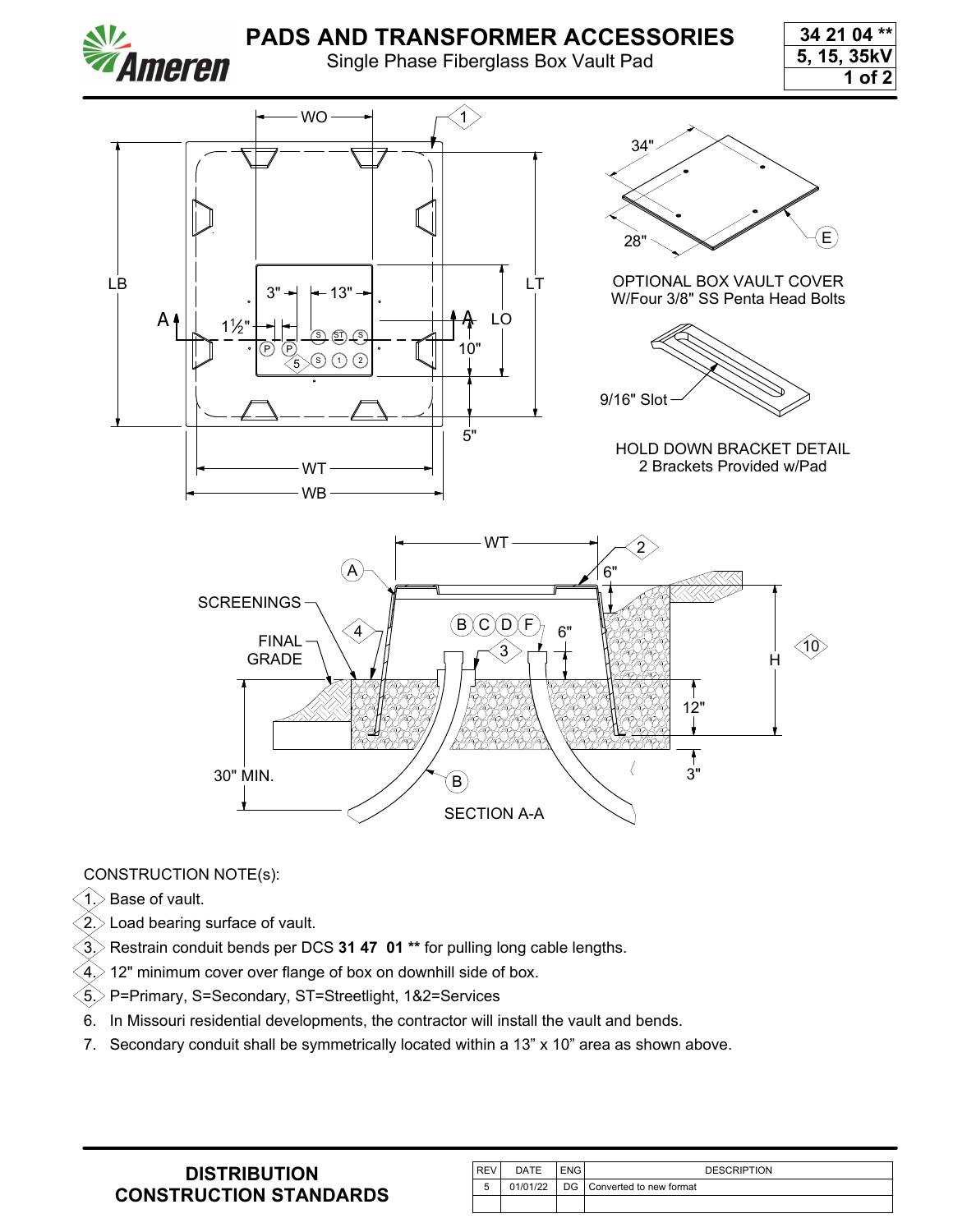

- 8. For Missouri residential contractor jobs, 3" conduits shall be installed on the primary side. Otherwise 2" conduit may be installed on the primary side.
- 9. Conduit ends to be sealed with duct tape and the tape marked with permanent marker as follows: S=Secondary, ST=Streetlight, and service conduits marked with lot number.

|                      | Box Vault Dimensions & Weight |                |     |         |        |           |         |           |      |        |  |  |  |
|----------------------|-------------------------------|----------------|-----|---------|--------|-----------|---------|-----------|------|--------|--|--|--|
|                      |                               |                |     | Approx. |        |           |         |           |      |        |  |  |  |
|                      | STK#                          | Description    | Top |         | Height |           | Opening | Base      |      | Weight |  |  |  |
|                      |                               |                | WТ  | LT      | Н      | <b>WO</b> | LO      | <b>WB</b> | LB   | (lbs.) |  |  |  |
| $\triangleleft$      | 12 06 215                     | 42"Wx48"Lx32"H | 42  | 48      | 32     | 25        | 24      | 54        | 60   | 144    |  |  |  |
| $\triangleleft$ 1)   | 12 06 163                     | 42"Wx48"Lx18"H | 42  | 48      | 18     | 25        | 24      | 50.5      | 56.5 | 90     |  |  |  |
| $\langle 12 \rangle$ | 12 06 218                     | 37"Wx48"Lx18"H | 37  | 43      | 18     | 22        | 23.5    | 47.5      | 54.5 | 80     |  |  |  |

|                           | <b>ITEM</b> | STK / DCS # | <b>DESCRIPTION</b>                             | 34 21 04 ** | 01 | 02 | 03 |
|---------------------------|-------------|-------------|------------------------------------------------|-------------|----|----|----|
|                           |             | 12 06 215   | Vault - Transformer 42" x 48" x 32" Fiberglass |             |    |    |    |
|                           | A           | 12 06 163   | Vault - Transformer 42" x 48" x 18" Fiberglass |             |    |    |    |
|                           |             | 12 06 218   | Vault - Transformer 37" x 43" x 18" Fiberglass |             |    |    |    |
| @                         | B           | 12 51 173   | Conduit - Bend 3", 36" Rad                     |             | #  | #  | #  |
| $^\text{\textregistered}$ | C           | 12 51 331   | Conduit - Bend 1-1/2", 24" Rad                 |             | #  | #  | #  |
| @                         | D           | 12 51 264   | Conduit - Bend 2-1/2", 24" Rad                 |             | #  | #  | #  |
| @                         | Е           | 12 06 085   | Cover - Vault, Fiberglass                      |             |    |    |    |
|                           |             | 40 83 492   | Conduit - Coupling 1-1/2" Bell End             |             | #  | #  | #  |
| $^{\circledR}$            | F           | 12 51 398   | Conduit - Coupling 2-1/2" Bell End             |             | #  | #  | #  |
|                           |             | 12 51 008   | Conduit - Coupling 3", Bell End                |             | 2  | 2  | 2  |

DESIGN NOTE(s):

 $\langle$ 10 $\rangle$  The 32" tall box vault pad stock #12 06 215 is for use on slopped grades.

 $1\%$  The 18" tall box vault pad stock #12 06 163 is intended for use on flat grades for commercial applications with two or more runs of 750 kcmil secondary/service cables or where primary cable is larger than #2, and transformer is 167 or 250kVA. It is also used for 34.5kV Grdy/19.92kV singlephase padmount transformers.

 $\hat{12}$  The 18" tall box vault pad stock #12 06 218 is intended for use on flat grades for commercial applications with two or more runs of 750 kcmil secondary/service cables or where primary cable is larger than #2, and transformer is 100kVA or smaller.

| <b>DISTRIBUTION</b>           |
|-------------------------------|
| <b>CONSTRUCTION STANDARDS</b> |

| <b>REV</b> | DATE     | <b>DESCRIPTION</b>           |
|------------|----------|------------------------------|
|            | 01/01/22 | DG   Converted to new format |
|            |          |                              |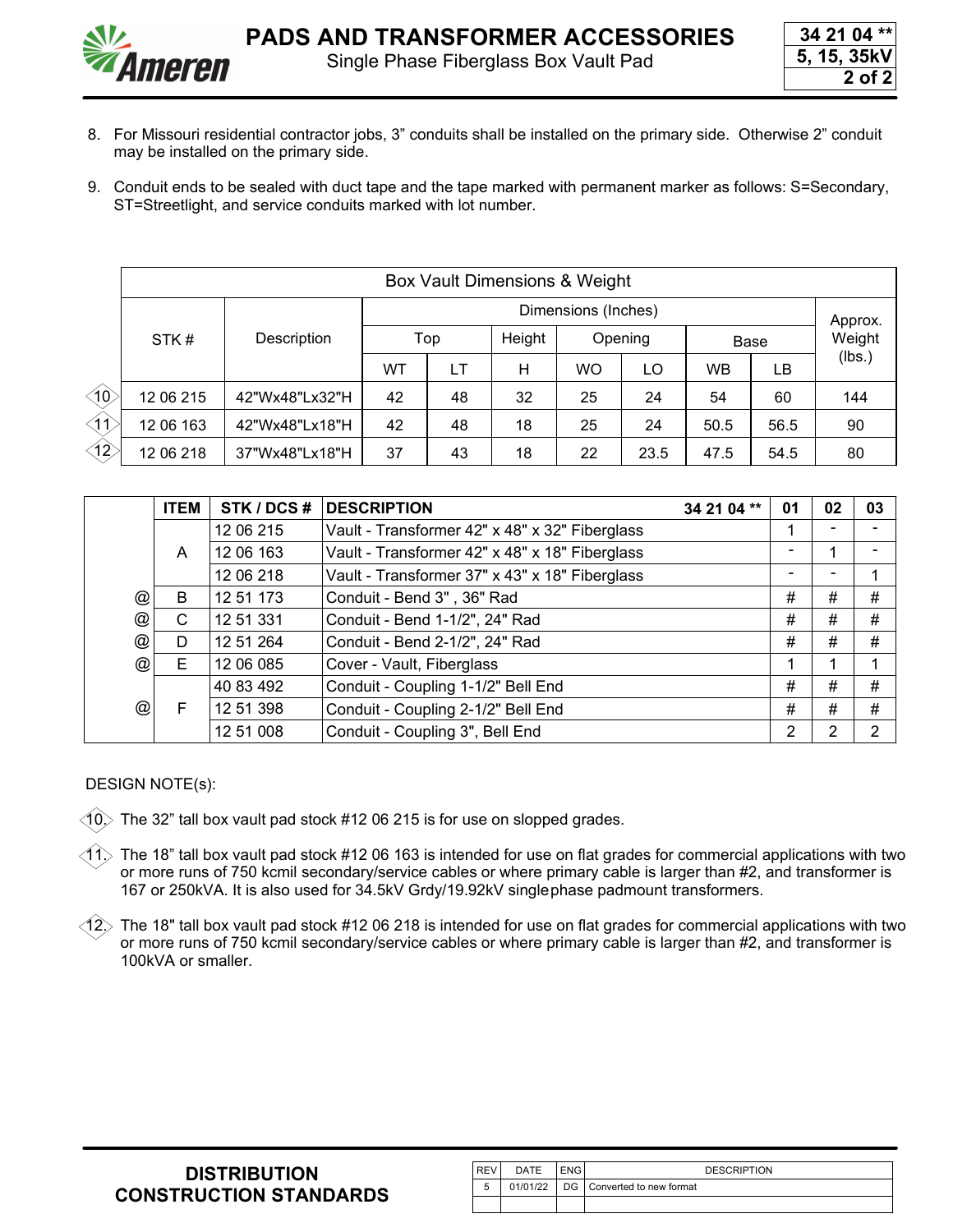

Single and Three Phase Composite Flat Pads

**34 21 05 \*\* 5kV,15kV 1 of 4**



#### CONSTRUCTION NOTE(s):

 $\langle 1. \rangle$  Approximate weight of single-phase pads: Lightweight - 50 lbs., Heavy - 300 lbs.

2. In Missouri residential developments, the contractor will install the pad and conduits.

 $(3)$  Two conduits shall be installed on the primary side - minimum size 2".

 $\langle 4. \rangle$  Secondary conduit shall be symmetrically located within 12" x 13" area. The maximum number of conduits is 6 - 3" for the secondary. The number of secondary cables shall not exceed 8 per phase.

| <b>DISTRIBUTION</b>           |
|-------------------------------|
| <b>CONSTRUCTION STANDARDS</b> |

| l REV | DATE     | ENG | <b>DESCRIPTION</b>         |
|-------|----------|-----|----------------------------|
| 11    | 01/01/22 |     | DG Converted to new format |
|       |          |     |                            |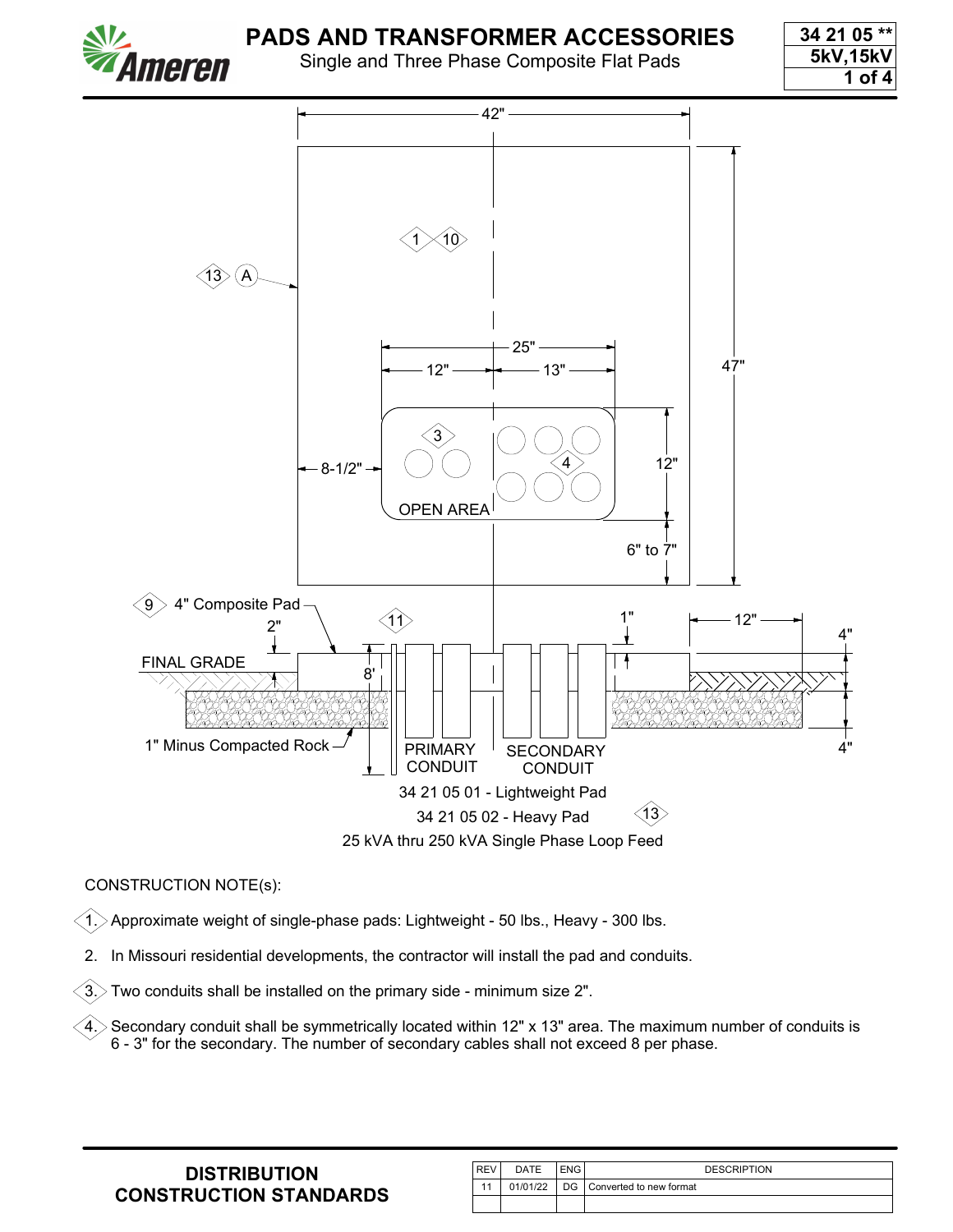Single and Three Phase Composite Flat Pads

**34 21 05 \*\* 5kV,15kV 2 of 4**



CONSTRUCTION NOTE(s):

meren

 $\widehat{5}$ . Approximate weight of this three-phase pad is 600 lbs.

 $\overline{\hat{6}}$ . $>$  Secondary conduit shall be symmetrically located within a 15" x 20" area as shown above.

| <b>DISTRIBUTION</b>           |
|-------------------------------|
| <b>CONSTRUCTION STANDARDS</b> |

| l REV | DATE | ENG I | <b>DESCRIPTION</b>                  |
|-------|------|-------|-------------------------------------|
|       |      |       | 01/01/22 DG Converted to new format |
|       |      |       |                                     |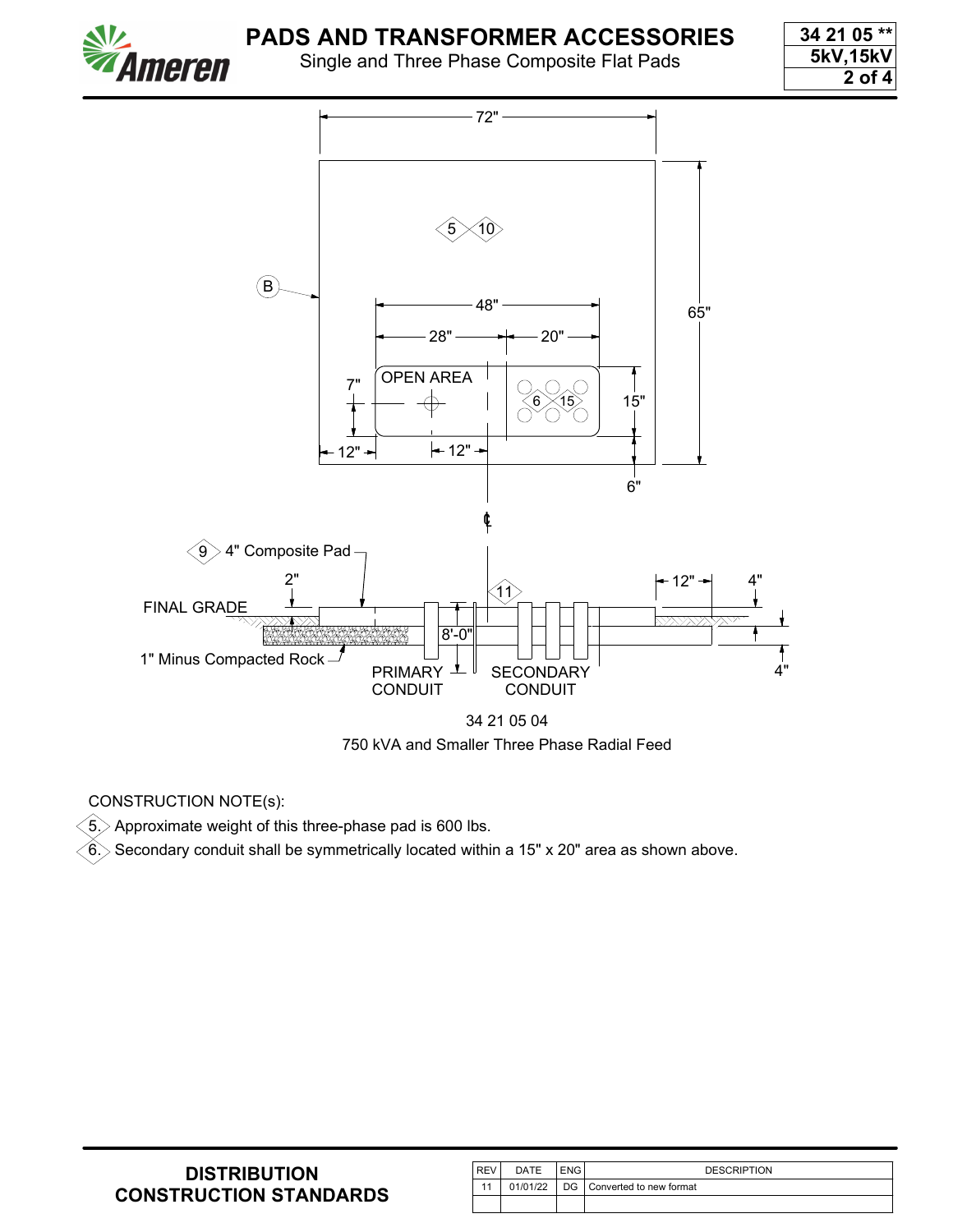

Single and Three Phase Composite Flat Pads

**34 21 05 \*\* 5kV,15kV 3 of 4**



34 21 05 05 75 kVA thru 1000 kVA Three Phase Loop Feed 1000 kVA thru 2500 kVA Three Phase Radial Feed

#### CONSTRUCTION NOTE(s):

 $\langle 7 \rangle$  Approximate weight of this three-phase pad is 800 lbs.

 $\hat{\textbf{8}}$  Secondary conduits shall be symmetrically located within a 20" x 24" area as shown above.

| <b>REV</b> | DATE | <b>ENG</b> | <b>DESCRIPTION</b>                  |
|------------|------|------------|-------------------------------------|
|            |      |            | 01/01/22 DG Converted to new format |
|            |      |            |                                     |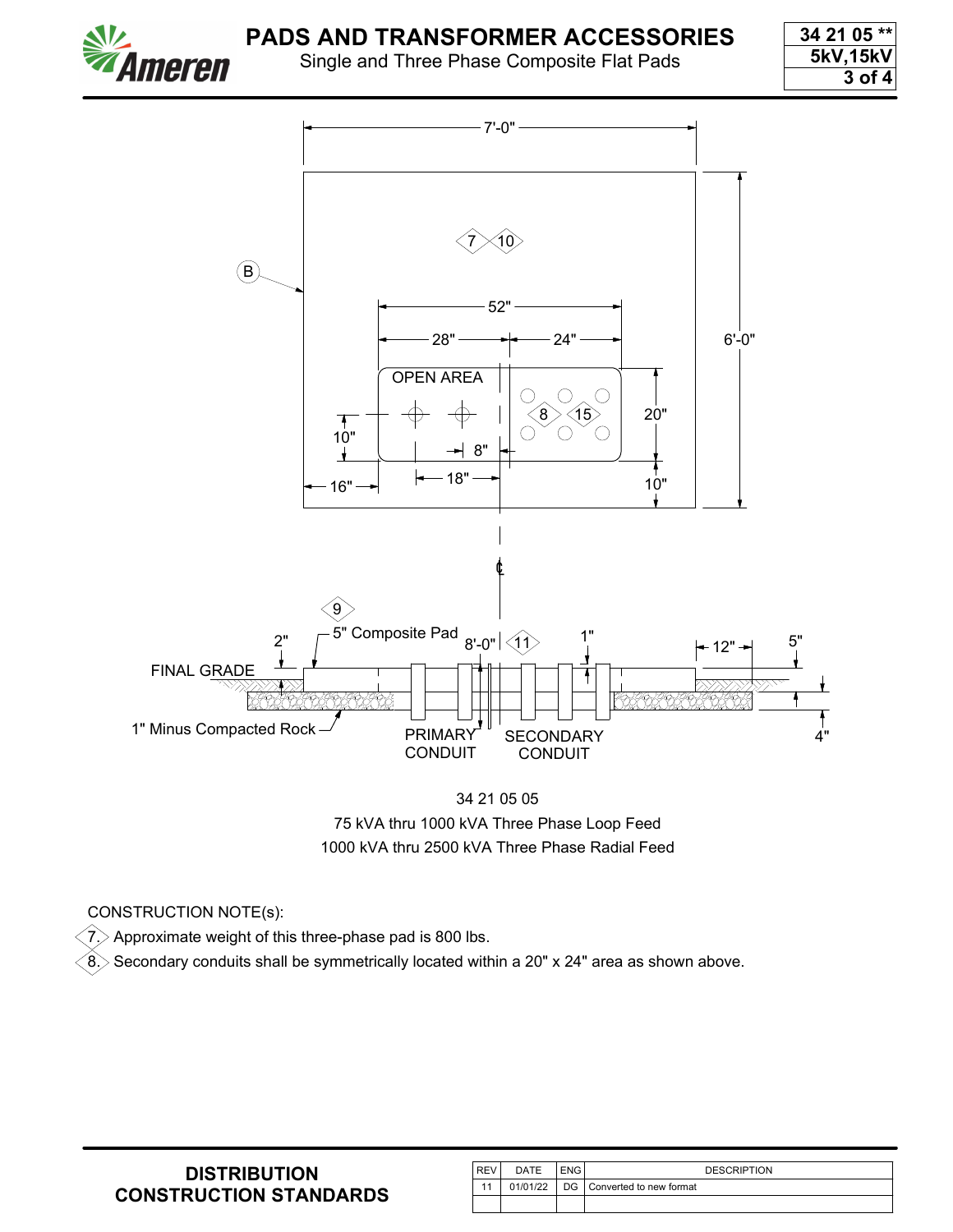

9. Pad shall be installed on 4" level, well compacted, 1" minus rock extending 12" outside the pad. Dirt under rock must first be compacted. Avoid filling opening before cable or conduit is installed. Unless situated in a paved area, the rest of the exterior shall be backfilled with the excavated material and foot tamped.

 $10$ . When possible, do not install cable under this portion of the pad.

The 5/8" x 8' ground rod can be located where most convenient in the pad opening to avoid the incoming and outgoing conduit elbows.

|    | <b>ITEM</b> |           | STK / DCS # DESCRIPTION<br>34 21 05 **           | 01 | 02 | 04 | 05 |
|----|-------------|-----------|--------------------------------------------------|----|----|----|----|
| 13 |             | 12 06 164 | Pad - Transformer, Composite 1 Phase Lightweight |    |    |    |    |
|    | Α           | 12 06 198 | Pad - Transformer, Composite 1 Phase Heavy       |    |    |    |    |
|    |             | 12 06 123 | Pad - Transformer, Composite 3 Phase 72" x 65"   |    |    |    |    |
|    |             | 12 06 124 | Pad - Transformer, Composite 3 Phase 84" x 72"   |    |    |    |    |

DESIGN NOTE(s):

- 12. Ameren Engineering to determine final location and orientation of transformer pad.
- $\langle 13 \rangle$  Heavy single-phase pad is for conduit systems where pad is installed by customer contractor and for "dummy" transformers (DCS **[51 11 02 \\*\\*](https://ameren.sharepoint.com/:b:/r/sites/DistributionStandards/Construction%20Standards/Standards%20Only/50%20UG%20Equipment/51%2011%2002.pdf?csf=1&web=1&e=hn9deV)**). Lightweight single-phase pad is for installations where pad is installed by Ameren personnel.
- 14. All conduit shall be rigid PVC Schedule 40 or approved PVC flexible conduit.
- $(15)$  The number of primary and secondary conduits may vary. The number of secondary cables shall not exceed 12 per phase. Ameren Engineering will determine if the number of conduits is acceptable or if a vault will be required.
- 16. Typical Minimum Clearances -



| <b>REV</b> | DATE | ENG I | <b>DESCRIPTION</b>                  |
|------------|------|-------|-------------------------------------|
|            |      |       | 01/01/22 DG Converted to new format |
|            |      |       |                                     |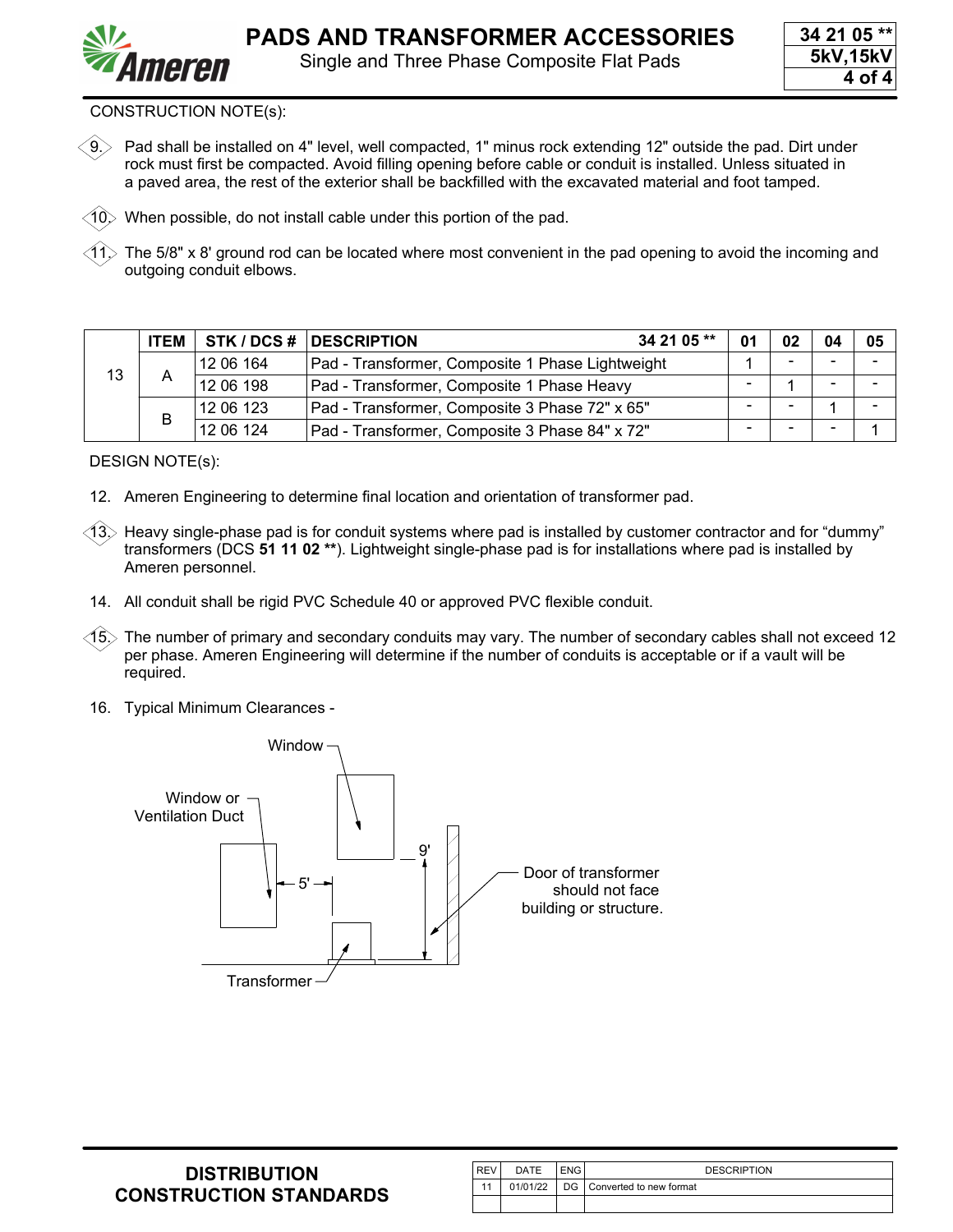

DESIGN NOTE(s):

- 1. Use where grade has changed and transformer or pedestal has been partially buried. Can also be used in new installations where slight grade exists and erosion or landscaping is reasonably expected.
- 2. Retaining wall set includes 1 Back Wall, 1 Right (short) Wall, 1 Left (long) Wall, and 4 galvanized steel bolts with washers and nuts.

| <b>ITEM</b> |           | 34 21 06 **<br><b>STK / DCS #   DESCRIPTION</b>   | -01 | -02 |
|-------------|-----------|---------------------------------------------------|-----|-----|
|             | 12 06 208 | Retaining Wall - 44-3/4" x 58-3/4" x 18" x 1-1/4" |     |     |
|             | 12 06 209 | Retaining Wall - 44-3/4" x 48-3/4" x 18" x 1-1/4" |     |     |

| <b>DISTRIBUTION</b>           |
|-------------------------------|
| <b>CONSTRUCTION STANDARDS</b> |

| <b>REV</b> | DATE     | <b>ENG</b> | <b>DESCRIPTION</b>         |
|------------|----------|------------|----------------------------|
| $\sqrt{2}$ | 01/01/22 |            | DG Converted to new format |
|            |          |            |                            |